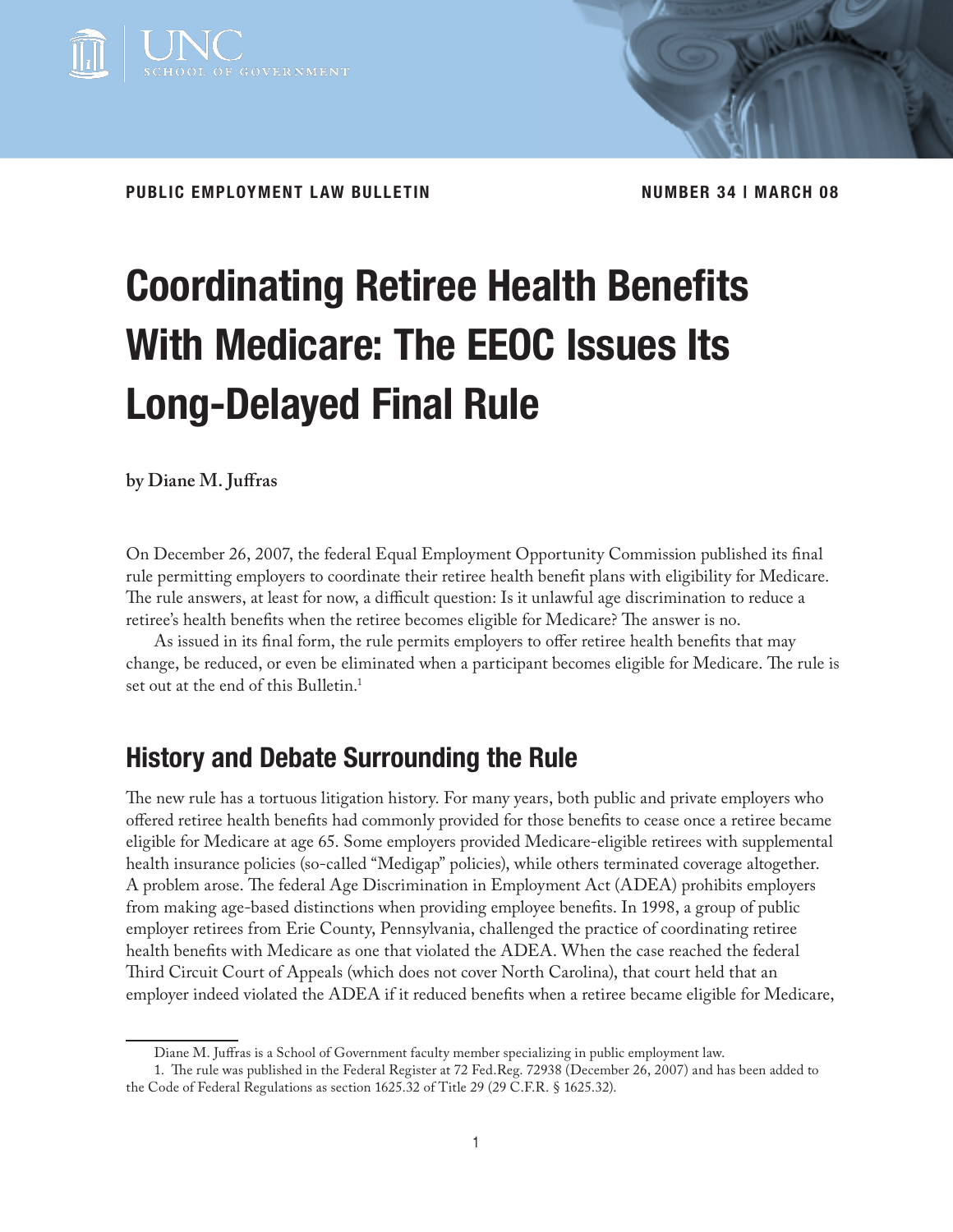unless the employer could show that it was providing either the same benefits or ones of equal cost to both pre- and post-Medicare eligible retirees.<sup>2</sup> In 2000, the Equal Employment Opportunity Commission (EEOC) adopted this interpretation of the ADEA as its enforcement policy.<sup>3</sup>

Subsequently, however, state and local governments, unions, and private employers told the EEOC that in response to this interpretation, many employers would simply eliminate retiree benefits entirely.4 After studying the issue further, the EEOC reversed itself and in 2003 drafted a rule that created an exemption from the ADEA for the practice of coordinating retiree benefits with a retiree's eligibility for Medicare. The ADEA gives the EEOC the authority to create reasonable exemptions from the act's provisions when the EEOC finds it "necessary and proper in the public interest."5

In response to the EEOC's proposed rule, the American Association of Retired Persons (AARP) filed suit, arguing the EEOC had exceeded its statutory authority.<sup>6</sup> In 2007, the Third Circuit held that the EEOC had the authority to make the new rule.7 Following that decision, the EEOC published the final version of the rule in December, 2007. The AARP has appealed the Third Circuit's decision to the U.S. Supreme Court.8

#### **The Final Rule's Bottom Line**

Until and unless the U.S. Supreme Court says otherwise, under the EEOC's final rule public employers may provide health care coverage to retirees who are under age sixty-five *without* having to offer any coverage to retirees who qualify for Medicare. Alternatively, an employer may offer a full health insurance plan to retirees under sixty-five and a Medicare-supplement plan or "carve-out" (where Medicare is the primary insurer and the private plan provides secondary coverage) to those sixty-five and older. 9 There is no longer any requirement that the Medicare-coordinated plan cost the employer as much as the pre-Medicare full coverage plan. The final rule applies equally to plans already in existence and to new plans.

The rule emphasizes, however, that under both the ADEA and the rules governing the Medicare program, employers may not offer a reduced health care benefit to current employees — as opposed to retirees — who are age sixty-five or older and eligible for Medicare. Current employees who are eligible for Medicare must be offered the same health insurance benefits as similarly situated employees who are under sixty-five.

8. *See* 76 U.S.L.W. 3288 (November 19, 2007).

<sup>2.</sup> Erie County Retirees Association v. Erie County, 220 F.3d 193 (3d Cir. 2000), *cert. denied*, 532 U.S. 913 (2001).

<sup>3.</sup> *See* the section entitled "Supplementary Information" in the preamble that precedes publication of the actual regulations in the Federal Register at 72 Fed.Reg. 72937 (December 26, 2007).

<sup>4.</sup> *Ibid*.

<sup>5.</sup> *See* 29 U.S.C. § 628; *Erie County*, 220 F.3d at 563-65.

<sup>6.</sup> *See* A.A.R.P. v. Equal Employment Opportunity Comm'n, 383 F.Supp.2d 705, 708 (E.D.Pa 2005).

<sup>7.</sup> *See* A.A.R.P. v. Equal Employment Opportunity Comm'n, 489 F.3d 558, 568 (3d Cir. 2007).

<sup>9.</sup> This is what the State of North Carolina does, for example. The State provides state employees with employerpaid retiree health insurance through the Teachers' and State Employees' Comprehensive Major Medical Plan ("State Health Plan"). This coverage ceases to be primary once participants are eligible for Medicare, and instead pays those covered charges not paid by Medicare. *See* generally, Article 3 of Chapter 135 of the General Statutes. G.S. § 125-40.10 addresses coverage upon participant eligibility for Medicare. Many local government employers offer similar coverage to their retirees.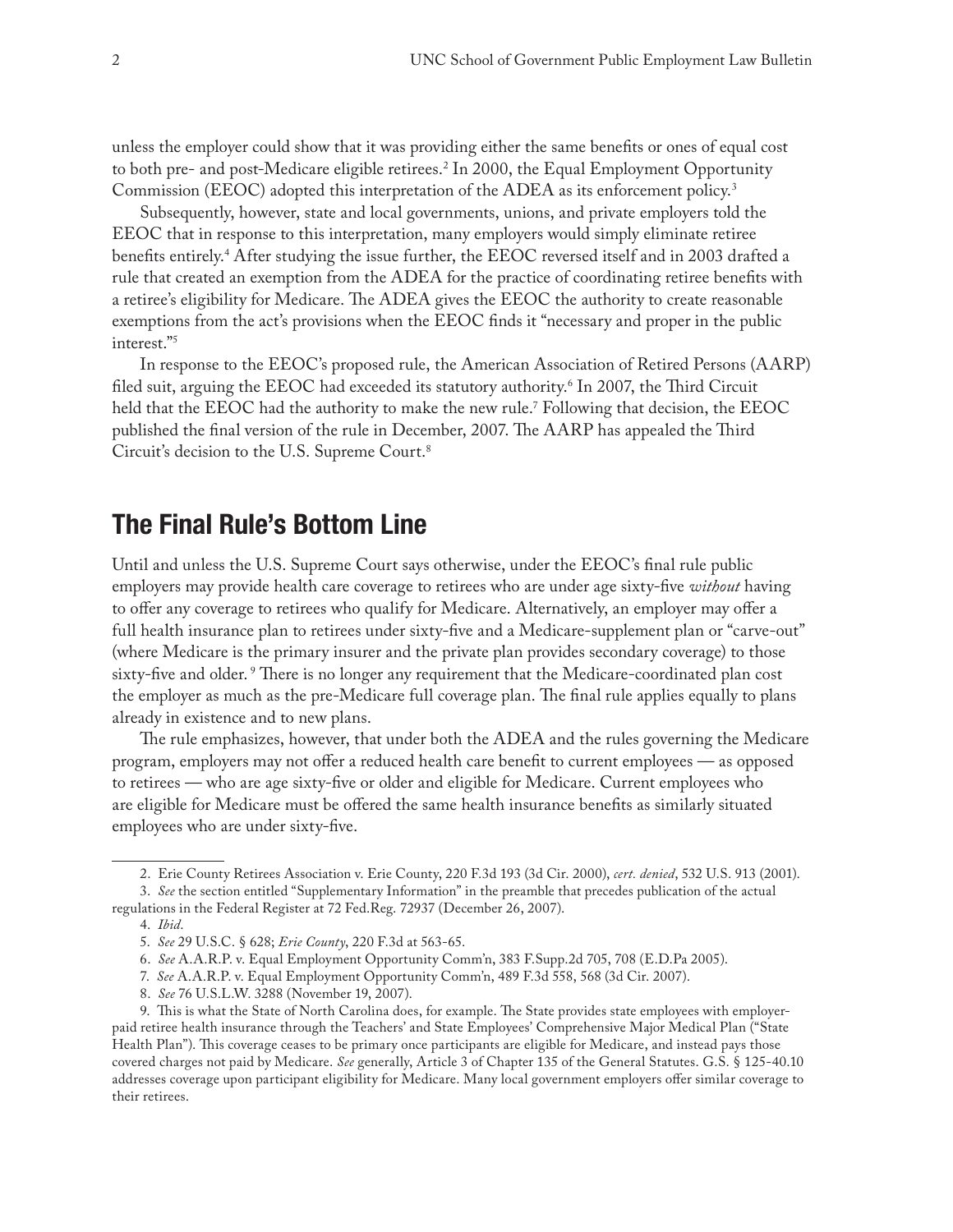Public employers should note that this new rule does not affect their obligations to provide retiree health insurance to those who have already vested in the benefit and to whom they have a contractual obligation.10

Similarly, the final rule allowing coordination of retiree health benefits with Medicare eligibility has no effect on public employer responsibility to report the accrued value of its retiree health benefits under GASB Statement 45.11

### **The Text of the Final Rule: 29 C.F.R. § 1625.32**

#### **§ 1625.32 Coordination of retiree health benefits with Medicare and State health benefits.**

- (a) **Definitions.**
	- (1) *Employee benefit plan* means an employee benefit plan as defined in 29 U.S.C. 1002(3).
	- (2) *Medicare* means the health insurance program available pursuant to Title XVIII of the Social Security Act, 42 U.S.C. 1395 *et seq*.
	- (3) *Comparable State health benefit plan* means a State-sponsored health benefit plan that, like Medicare, provides retired participants who have attained a minimum age with health benefits, whether o r not the type, amount or value of those benefits is equivalent to the type, amount or value of the health benefits provided under Medicare.
- (b) **Exemption.** Some employee benefit plans provide health benefits for retired participants that are altered, reduced or eliminated when the participant is eligible for Medicare health benefits or for health benefits under a comparable State health benefit plan, whether or not the participant actually enrolls in the other benefit program. Pursuant to the authority contained in section 9 of the Act, and in accordance with the procedures provided therein and in § 1625.30(b) of this part, it is hereby found necessary and proper in the public interest to exempt from all prohibitions of the Act such coordination of retiree health benefits with Medicare or a comparable State health benefit plan.
- (c) **Scope of Exemption.** This exemption shall be narrowly construed. No other aspects of ADEA coverage or employment benefits other than those specified in paragraph (b) of this section are affected by the exemption. Thus, for example, the exemption does not apply to the use of eligibility for Medicare or a comparable State health benefit plan in connection with any act, practice or benefit of employment not specified in paragraph (b) of this section. Nor does it apply to the use of the age of eligibility for Medicare or a comparable State health benefit plan in connection with any act, practice or benefit of employment not specified in paragraph (b) of this section.

<sup>10.</sup> For the legal limitations on a public employer's ability to change a retiree health benefit once it has been promised, *see* Diane M. Juffras, *Can Public Employers Eliminate or Reduce Health Benefits?*, Popular Government, Winter 2004 (Institute of Government: Chapel Hill), pp. 16-26; Diane M. Juffras, *When Can a Public Employer Reduce Employee Benefits?*, Public Employment Law Bulletin No. 30, May 2004 (Institute of Government: Chapel Hill).

<sup>11.</sup> See Retiree Health Benefits and GASB Statement 45, Chapter 5 in Employee Benefits Law for North Carolina Local Government Employers (forthcoming from the School of Government).